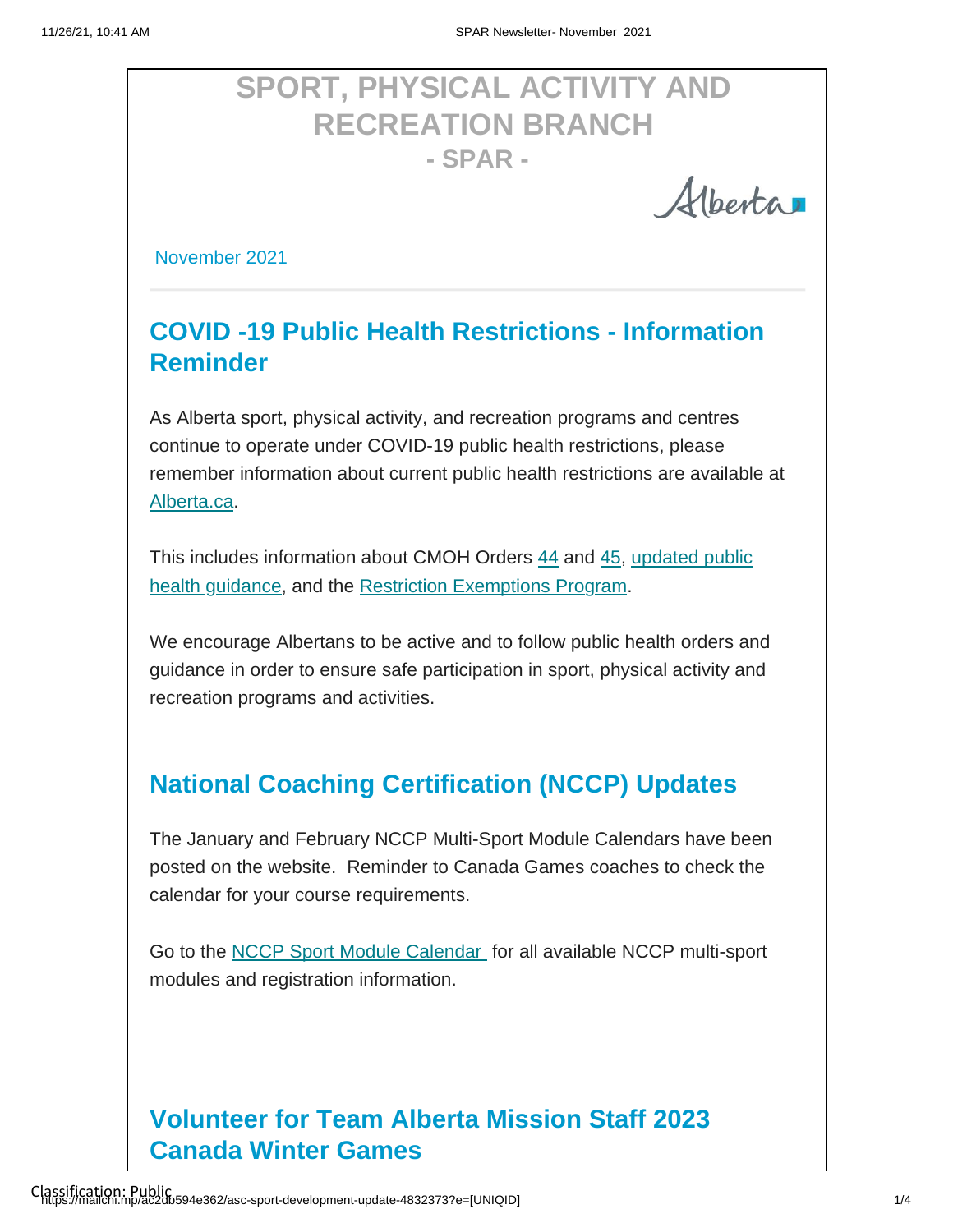Alberta Culture and Status of Women's Sport, Physical Activity and Recreation (SPAR) Branch invites volunteers to apply for Team Alberta mission staff at the 2023 Canada Winter Games taking place February 18 – March 5, 2023 in Prince Edward Island.

Application deadline is **Friday, December 10, 2021**. If you have any questions, please contact Cam Berwald (Chef de Mission) at cam.berwald@gov.ab.ca or Jerry George (Assistant Chef de Mission) at jerry.george@gov.ab.ca.

For a complete list of Mission Staff Duties and application form, please go to the [website.](https://albertasport.ca/team-alberta/canada-winter-games/) 

### **Canadian Women and Sport and the Coaching Association of Canada (CAC) release new tools for advancing Gender Equity in Coaching**

Canadian Women & Sport and the Coaching Association of Canada are pleased to announce the official launch of the Gender Equity in Coaching Framework and Self-Assessment Tool for sport leaders and organizations from grassroots to National Sport Organizations.

The Gender Equity in Coaching Framework focuses on factors within an organization's control, guiding sport leaders to meaningful and sustainable changes that will improve the outcomes for women in coaching. The Gender Equity in Coaching Self-Assessment Tool determines an organization's areas of strength and opportunities for improvement, by offering evidence-based recommendations to advance gender equity in coaching via an online platform.

Go to the [website for more information.](https://sirc.ca/news/canadian-women-sport-and-the-coaching-association-of-canada-release-new-tools-for-advancing-gender-equity-in-coaching-femmes-et-sport-au-canada-et-lassociation-canadienne-des-entraineu/)

#### **Updated Template Screening Policy for Sport Organizations and Background Screening Considerations Resource**

The Sport Canada funded Safe Sport Initiative have developed a standardized screening process for National Sport Organizations/coaches. The screening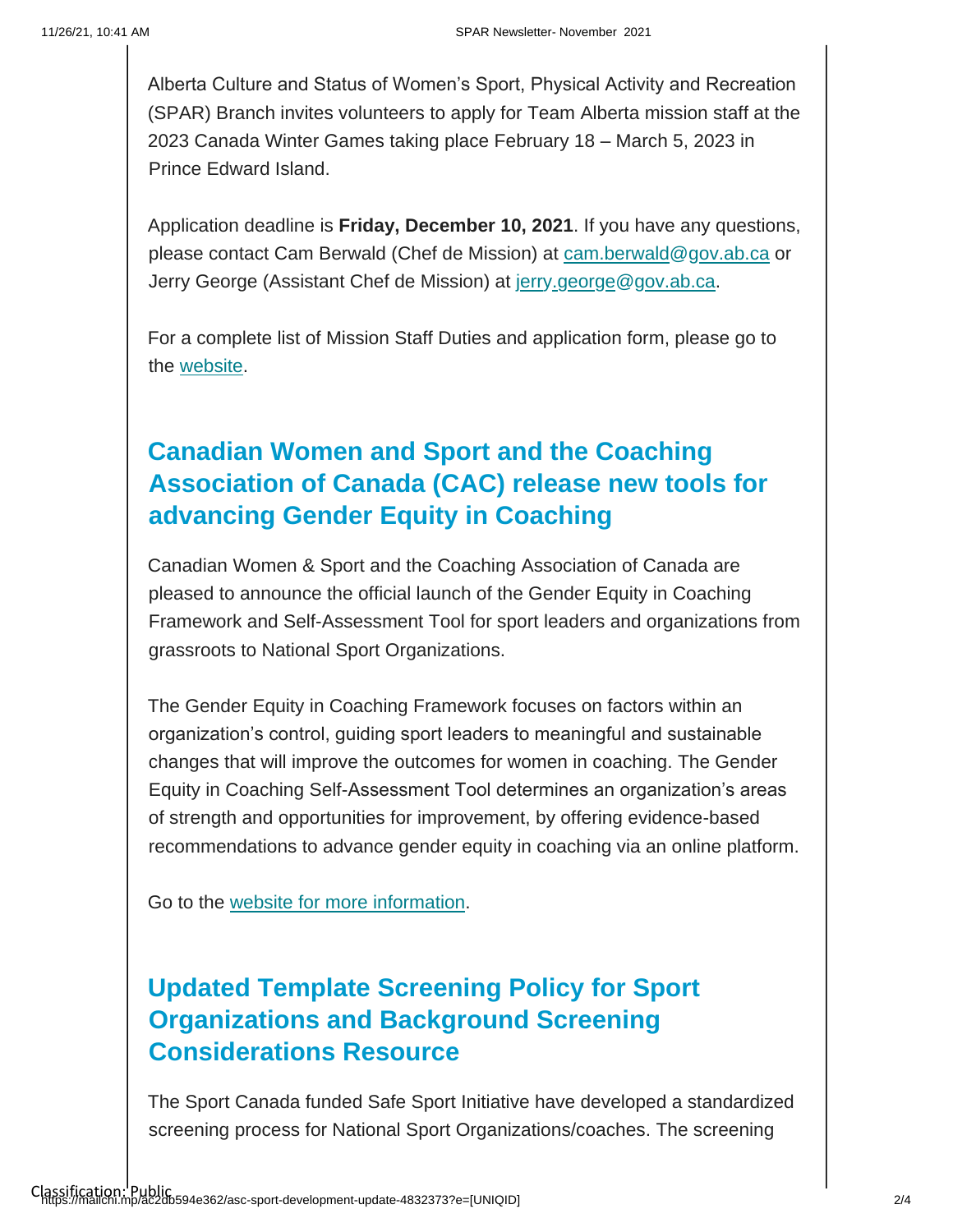process is conducted in compliance with each provinces/territory's legislation, and for international coaches.

Background screening is a vital part of providing a safe sporting environment. Organizations are responsible, by law, to do everything reasonable to provide a safe and secure environment for participants in its programs, activities, and events. The purpose of screening is to minimize risk to the organization and its participants.

Visit the [website](https://can01.safelinks.protection.outlook.com/?url=https%3A%2F%2Fcoach.ca%2Fsport-safety-sport-organizations&data=04%7C01%7Csheri.wilson%40gov.ab.ca%7C52411c2fa9674d4d1c2408d99d5d5e77%7C2bb51c06af9b42c58bf53c3b7b10850b%7C0%7C0%7C637713847669780476%7CUnknown%7CTWFpbGZsb3d8eyJWIjoiMC4wLjAwMDAiLCJQIjoiV2luMzIiLCJBTiI6Ik1haWwiLCJXVCI6Mn0%3D%7C1000&sdata=nxQfrN3vy8JuGmn5qlcjT4q53bzc6Dhi6EdQxC89hhg%3D&reserved=0) for more information on the resources available.

#### **Board Leadership Calgary offers Non Profit Compliance Webinar**

As part of the 2021 Virtual Learning Event for non-profit organizations, Board Leadership Calgary is offering this free online webinar on Compliance for Non Profits. This webinar is a "big picture" look at compliance and to help the sector understand how structure is key to an organization's governance.

The course is free and takes place on Saturday December 4, 2021.

[Register today](https://boardleadershipcalgary.ca/) [at the Board Calgary](https://boardleadershipcalgary.ca/) [Leadership website.](https://boardleadershipcalgary.ca/)

#### **Government of Alberta - Civil Society Fund- Round 2 Application Intake Open**

The Civil Society Fund provides \$20 million over 3 years to expand civil society's capacity to address social problems facing Albertans. The first round of CSF funding was launched in fall 2020. Applications for round 2 are now open.

Organizations eligible for Civil Society funding include non-profit and voluntary organizations, registered charities, informal groups or movements pursuing shared interests or values, and private-sector organizations and individuals pursuing social good. The application deadline is December 17, 2021.

[Please visit the Civil Society](https://www.alberta.ca/civil-society-fund.aspx) Fund website for the program guidelines and [application.](https://www.alberta.ca/civil-society-fund.aspx)